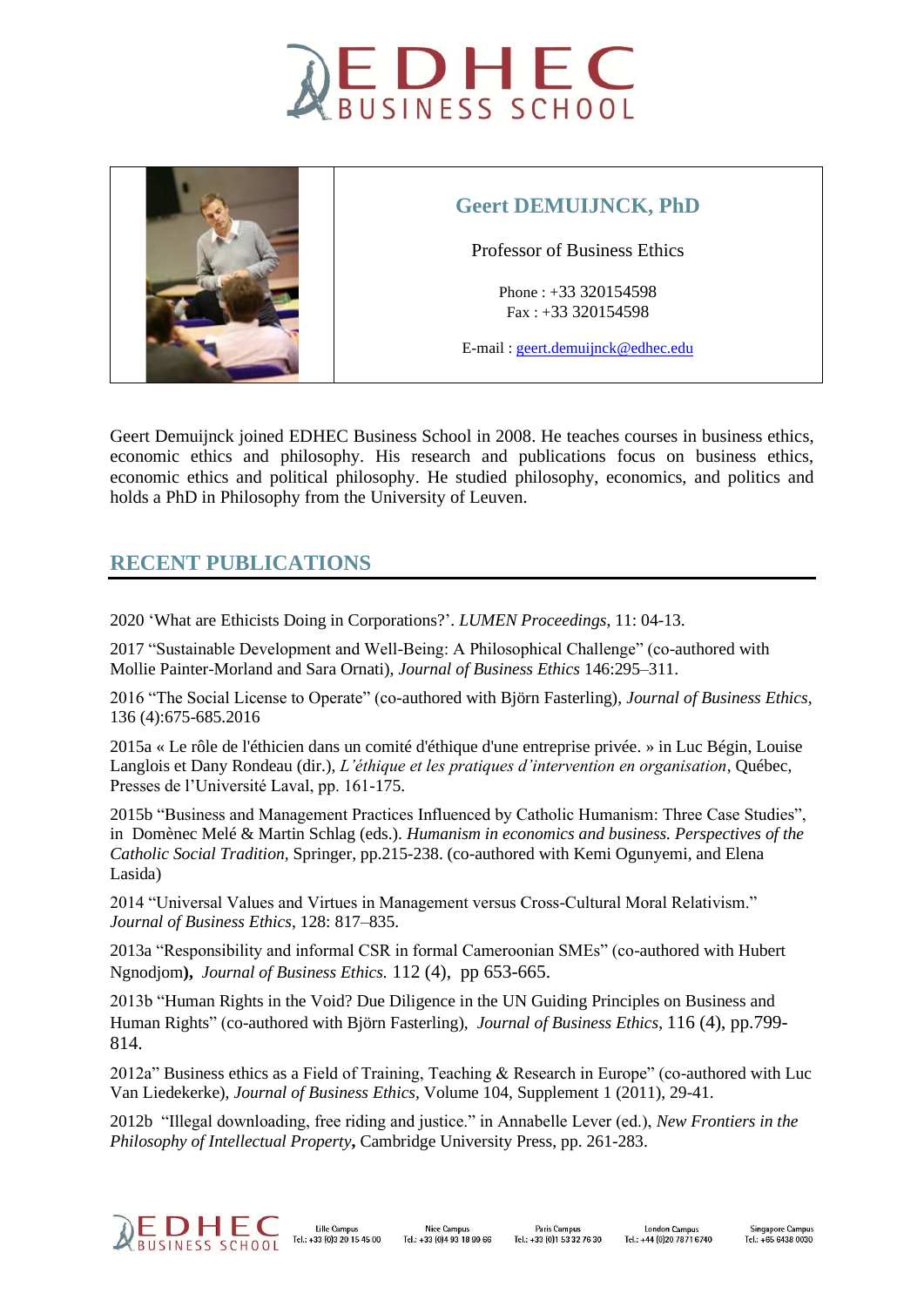2012c "Duties of Justice in Business Ethics" in Christoph Lüttge (ed.) *Handbook of the Philosophical Foundations of Business Ethics*. Berlin, Springer, pp. 743-760.

2012d "La privatisation de l'électricité au Cameroun: une analyse sous la perspective de la RSE » (coauthored with Hubert Ngnodjom), *Ethica*, 17 (2) : 221-246.

2011 "Public-Private Partnerships and Corruption in Developing Countries: A Case Study", in *Business & Professional Ethics Journal* 30 (3-4): 253-268.

2010a Comment comprendre l'éthique d'entreprise?" *Constructif*, n° 26, juin 2010, pp. 68-71.

2010b « Wat zijn we verplicht zijn aan personen met een handicap? Theoretische disputen and gedeelde intuïties. ", *Ethiek en maatschappij*, 13 (4); 29-52.

2009a["From an implicit Christian corporate culture to a structured conception of social responsibility](http://www.springerlink.com/content/t758004460440k2u/?p=81cd296017194c1485b2919d13a3cd3b&pi=0)  [in a retail company. A case-study in hermeneutic ethics.](http://www.springerlink.com/content/t758004460440k2u/?p=81cd296017194c1485b2919d13a3cd3b&pi=0)" *Journal of Business Ethics*, 84:387–404.

2009b["Non-Discrimination in Human Resources Management as a Moral Obligation.](http://www.springerlink.com/content/w6pu1568243658j7/?p=81cd296017194c1485b2919d13a3cd3b&pi=2)".*Journal of Business Ethics* 88: 83-101

2009c "Disability and Discrimination in Access to Employment: What the People Think about Positive Discrimination and Integration", in P. Alonso, D. Cantarero, J. Nunez & M. Saez (eds.) *Ensayos sobre Economia, Discapacidad y Empleo. Essays on Economics, Disability and Employment.* Madrid, Delta Publicaciones Universitarias, pp. 93-115. (co-authored with Christine Le Clainche, ENS Cachan).

2008a "Is P2P downloading of MP3 files an objectionable form of free-riding?" in A. Gosseries, A. Marciano & A. Strowel (eds.), *Intellectual Property and Theories of Justice* , Basingstoke & N.Y.: Palgrave McMillan, pp. 141-159.

2008b "Ce que les valides doivent aux handicapés" in *La revue nouvelle*, mars 2008 pp. 28-31 (coauthored with Dominique Greiner).

2008c « Vertrouwen in vastgoed » *Tijdschrift voor Bank- en Financiewezen*, 2008/3, pp. 183-188 (coauthored with Luc Vanliedekerke).

2008d "Citizenship and democratic values in a globalized economy" in Eoin Cassidy (ed.) *Community, Constitution, Ethos*. *Democratic Values and Citizenship facing Globalisation*. Dublin, Otior Press, pp. 45-52.

2008g "Jobs as Assets. Ethical questions on Globalisation and the European Labour Market" *Oikonomia. Rivista di etica et scienze soziale*, Vol. 7(2), pp. 17-24.

2007a « Les discriminations sont-elles économiquement rationnelles ? » *Revue de philosophie économique*. Vol. 8 n° 1, pp. 3-8.

2007b Les multiples liens entre l'économie et l'éthique. *Mélanges de science religieuse*. 64 : 23-39.

2007c « Est-il permis, du point de vue éthique, de limiter la migration économique ? » *Raisons politiques* 26, pp. 61-83.

2007d "More Formalism at the Price of Less Substance. On Broome's Decision Theoretic Contribution to Utilitarianism" in Berna Kilinç, Gürol Irzik & Stephen Voss (eds.). *Logic and Philosophy of Science. Proceedings of the Twenty-First World Congress of Philosophy*. Vol. 5, pp 161-169.

2007e. "What we owe to persons with a disability: a theoretical puzzle versus stable widely shared intuitions." *Imprints. Egalitarian Theory and Practice* Vol. 10 : 37-68. (avec Christine Le Clainche).

2006a "Les libertariens de gauche et la question de l'héritage", *Raisons politiques* 23, pp. 127-143.

2006b « Une société juste ? », dans *Savoir* (Urceas, Nord – Pas de Calais), n° 574, mars 2006, p. 1-3.

2006c Demuijnck G., D. Greiner et C. Le Clainche « Ce que les valides doivent aux handicapés », in : Annie Triomphe (dir), *Economie du handicap*, PUF, Paris, 2006, pp. 13-63.

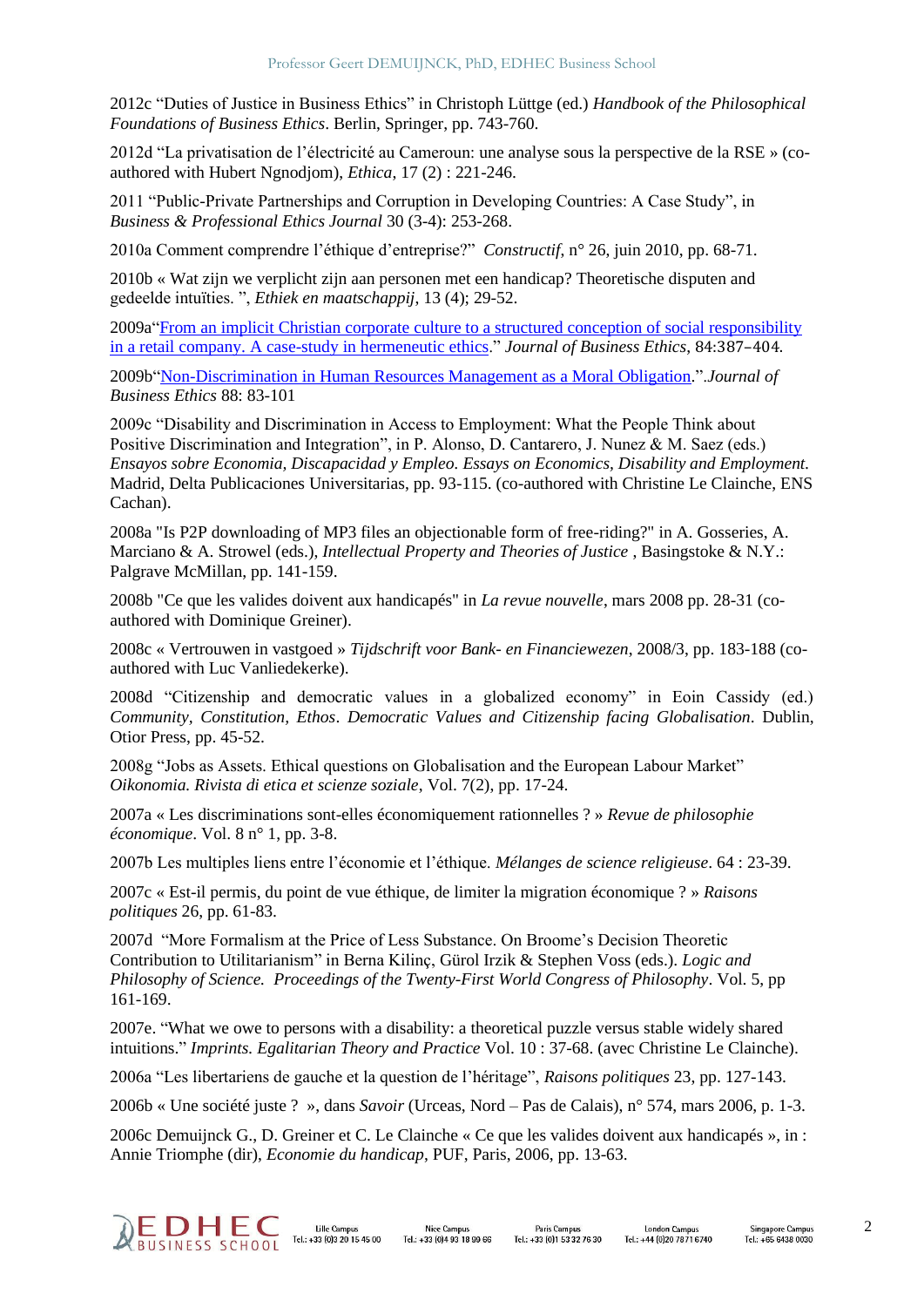2006d Le Clainche, C. & G. Demuijnck « Handicap et accès à l'emploi : efficacité et limites de la discrimination positive » Centre d'Etudes de l'Emploi. Document de travail N° 63, juillet 2006/

2005 « Poverty as a human rights violation and the limits of nationalism » in : Andreas Follesdal & Thomas Pogge (eds.) *Real World Justice. Grounds, Principles, Human Rights, and Social Institutions.*  Berlin: Springer, pp. 65-83.

#### **Edited volumes**

2007. *Economie et philosophie des discriminations*. Editor of a special issue of *Revue de philosophie économique*, Vol 8 : 1.

2008 G. Demuijnck & Pierre Vercauteren (Eds.) *L'Etat face à la globalisation économique. Quelles formes de gouvernance ?* Paris, Editions du Sandre.

2012 Geert Demuijnck & David Bevan, Editors of a special issue of *Business & professional ethics journal*, Vol. 31, 2.

2013 Geert Demuijnck & Dany Rondeau, Editors of a special issue of *Ethique Publique*, Vol. 15, 2.

2016 Geert Demuijnck & Björn Fasterling, Editors of a special issue of *Journal of Business Ethics*.

# **TEACHING AND RESEARCH POSITIONS**

| University of Leuven, Belgium                                 | 1990-95                   | Teaching assistant                                  |
|---------------------------------------------------------------|---------------------------|-----------------------------------------------------|
| Catholic University of Lille                                  | 1995-2008                 | Lecturer in Philosophy                              |
| Université catholique d'Afrique<br>central, Yaoundé, Cameroon | 1999-2008                 | Visiting Professor of Ethics                        |
| University of Wisconsin-Madison,<br><b>USA</b>                | 2005-2006                 | Visiting Research Associate (Fulbright)<br>scholar) |
| Facultés universitaires Saint-Louis,<br>Brussels, Belgium     | 2007-2008                 | Invited professor of political philosophy           |
| Université catholique de Louvain,<br>Belgium                  | $ 2005 -$                 | Professeur invité                                   |
| Coppead, UFRJ, Rio de Janeiro                                 | 2016, 2017,<br>2018, 2019 | Invited professor Business Ethics                   |
| <b>EDHEC Business School</b>                                  | 2008-                     | <b>Professor of Ethics</b>                          |

#### **Other academic activities**

**- President of** the European Business Ethics Network (EBEN)

- **- Member of the board of ISBEE (International Society for Business Ethics and**
- **- Associated member** the Hoover Chair in social and economic ethics (Louvain-la-Neuve)